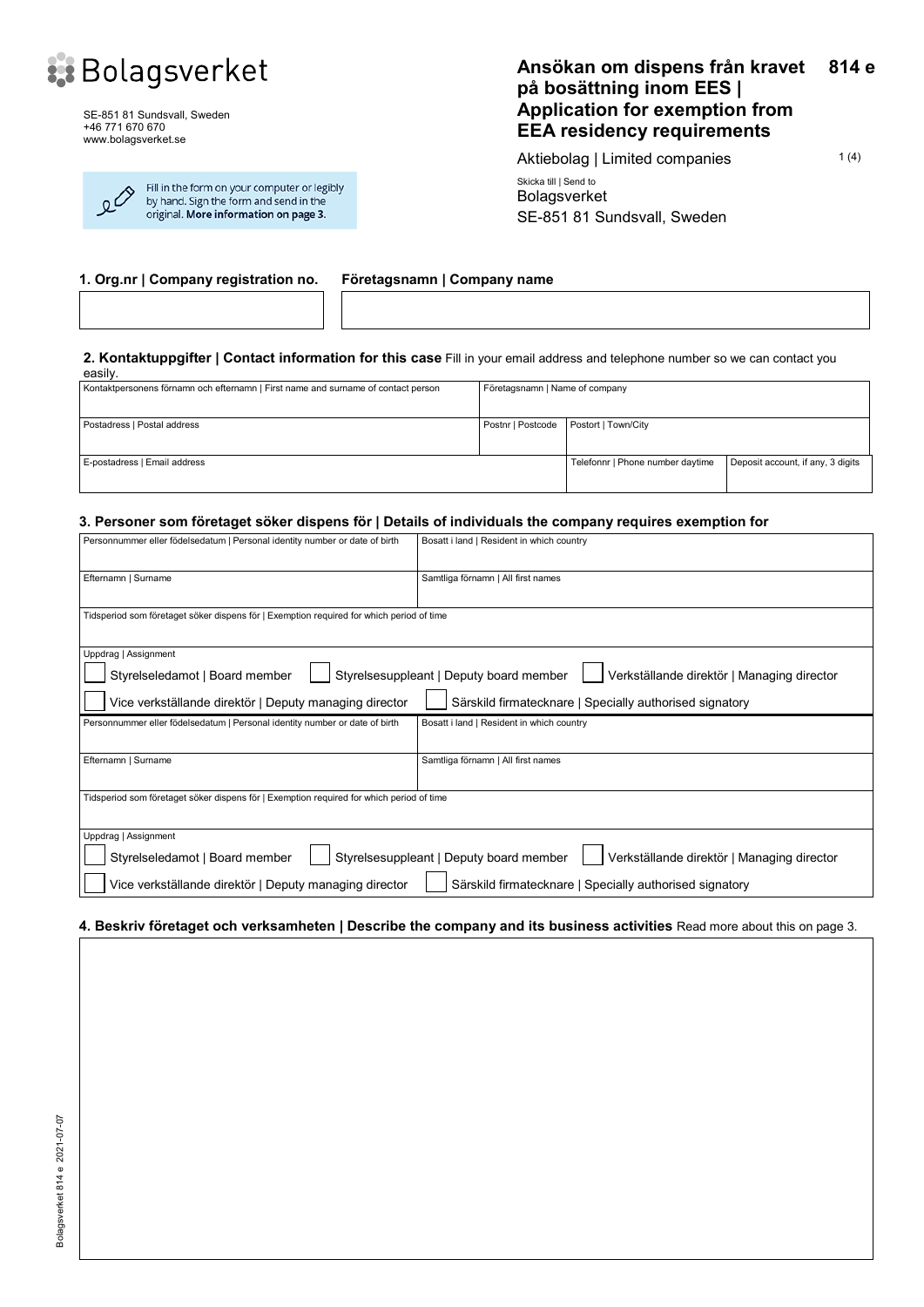#### **6. Företagets aktiekapital | The company's share capital**

| Ar företagets aktiekapital förbrukat till mer än hälften?   Is the share capital less than half of the registered share capital?                                               |
|--------------------------------------------------------------------------------------------------------------------------------------------------------------------------------|
| $\begin{bmatrix} \Box \end{bmatrix}$ Ja   Yes<br>IINeilNo                                                                                                                      |
| Beskriv företagets aktuella aktiekapital om det är förbrukat till mer än hälften   Describe the existing share capital if it is less than half of the registered share capital |
|                                                                                                                                                                                |
|                                                                                                                                                                                |

### **7. Övrigt | Other matters**

Bolagsverket 814 e 2021-07-07

Bolagsverket 814 e 2021-07-07

**8. Underskrift | Signature** Send in the original signed by an authorised signatory. Please use blue ink. Datum | Date Namnteckning | Sign name Namnförtydligande | Print name

#### **Ansökningsavgift | Application fee**

We will send a notification to the contact person for this case with information about the fee and how to pay it. We can start processing your application when we have received the payment.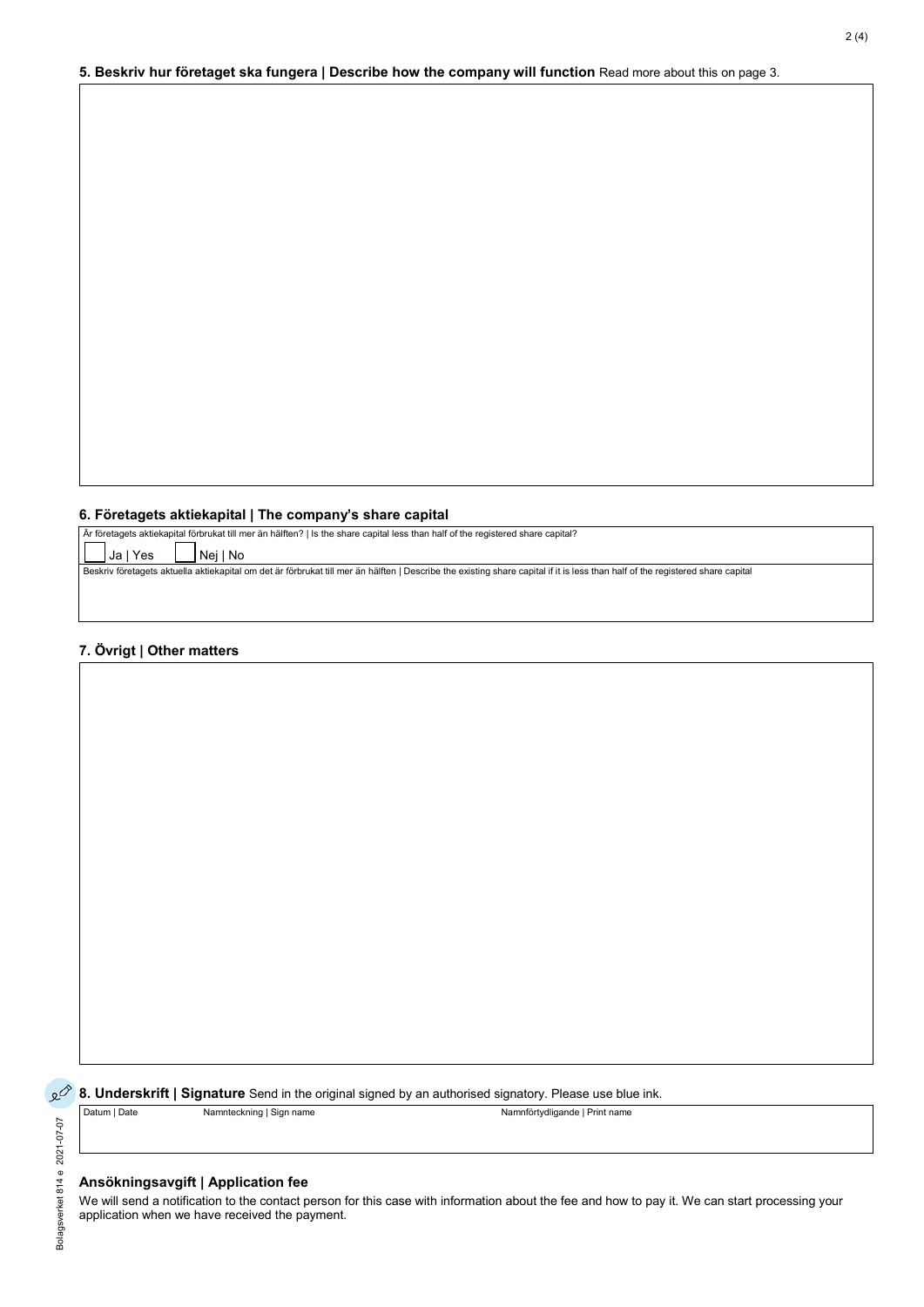# **Information**

**Use this form when the company needs to apply for exemption from the requirements in the Swedish Company Act for residency within the European Economic Area (EEA). More information is available on bolagsverket.se.** 

If the information you fill in on the application is not written in Swedish, you must also send in a Swedish translation.

## **1. Company registration no. and company name**

Fill in the company registration number and company name. If the company is in its start-up phase, fill in your first proposed business name instead.

# **2. Contact information for this case**

Fill in the contact information for this case. Please note that we usually send notifications to the contact person by email. If you do not fill in an email address, we will send notifications by post. We send case decisions by post.

If the contact person has a deposit account with Bolagsverket and wants to use it for payment of the registration fee, you must also fill in the three-digit account number.

### **3. Details of individuals the company requires exemption for**

- Fill in the personal details of the individuals the company requires exemption for.
- Fill in which country the individuals are resident in. The Swedish Companies Registration Office (Bolagsverket) considers a person to be resident in Sweden only if they are registered in the Swedish Tax Agency's population register ('folkbokföring'). This means that Swedish citizens living abroad are not considered to be resident.
- Fill in the dates for when the exemption should apply. Write for example 'until yyyy-mm-dd' or 'until further notice'.
- Fill in which assignments the individuals have in the company.

# **4. Describe the company and its business activities**

Describe the company briefly. Include details such as:

- business activities (preferably in more simple terms than in the articles of association)
- the size of the company, for example the annual turnover
- where the various parts of the business are located
- the number of employees
- how the company is owned
- if the company is part of a group and if there is a parent company in another country
- whether anything has happened, since the most recent annual report was filed with us, which in a significant way affects the company or the company's management needs.

If there is not enough space, continue in the box 7. Other matters.

# **5. Describe how the company will function**

Describe how the company will function and give the reasons why the company should be granted exemption. Include, for example:

- how management of the company will be structured and how the management will handle their work in practical terms
- how the company intends the board's duties to function despite one or more individuals residing outside the EEA
- which measures the company has, or will, put in place to compensate for the fact that one or more individuals reside outside the EEA, for situations such as contacting the authorities, customers and suppliers
- which assignments, if any, the board has given to individuals in the company or to external individuals or consultant firms in order to assist in the management of the company
- how the managing director's work will be carried out (if exemption is required for the managing director)
- whether it is possible for deputy board members to stand in for board members when needed
- whether it is possible for the deputy managing director to stand in for the managing director when needed (if exemption is required for the managing director).

If there is not enough space, continue in the box 7. Other matters.